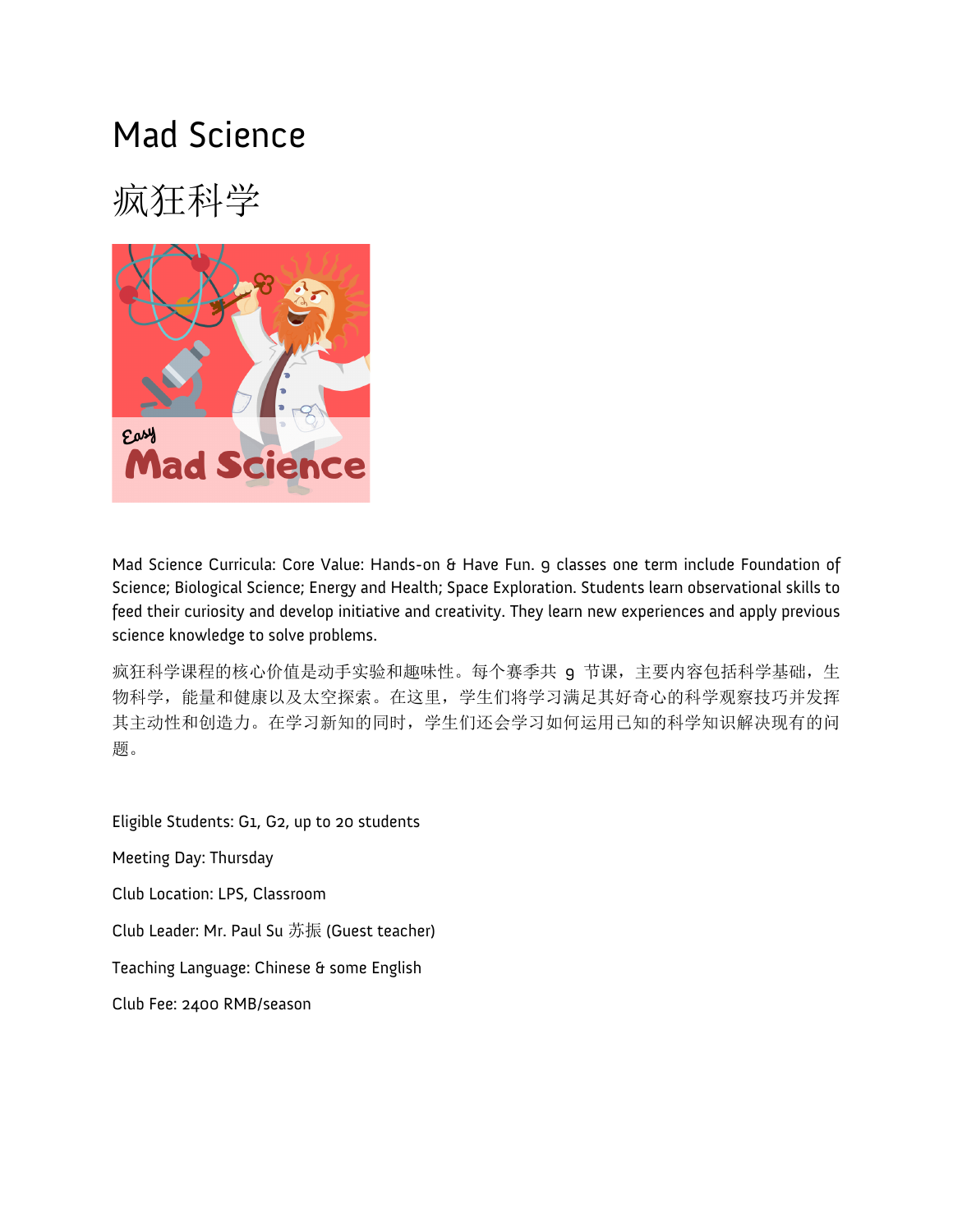#### Baseball Club

# 棒球俱乐部



Baseball Club hopes to help students take on the challenges of certain difficult projects and let them know that they should persevere to the end no matter how difficult the conditions are, so as to gain improvement and confidence compared with themselves. We aim to allow students control over their emotions with the mentality of "Growth Mindset", learn to cooperate with others, develop personal leadership, and know how to compete fairly with competitors.

棒球俱乐部希望可以通过棒球教学让学生接受一些困难的挑战并让他们从中培养出一股克服困难、 坚持不懈的精神。通过学习棒球取得个人成长并提升自信心。我们的目标是让学生学习如何利用" 成长的心态"控制自己的情绪,培养学生团队协作精神,发展个人领导力,懂得公平竞争的原则。

Eligible Students: G1 & G2, up to 20 students

Meeting Day: Wednesday

Club Location: LPS, Soccer Field

Club Leader: Ms. Xingyu Wang 王星宇, Mr. Haoya Wang 王浩亚, Mr. Zhongwen Lin 林仲文 (Guest teachers)

Teaching Language: Chinese

Club Fee: 1900RMB/season Baseball gloves – Paid separately after club starts: 185RMB (Only for new baseball students)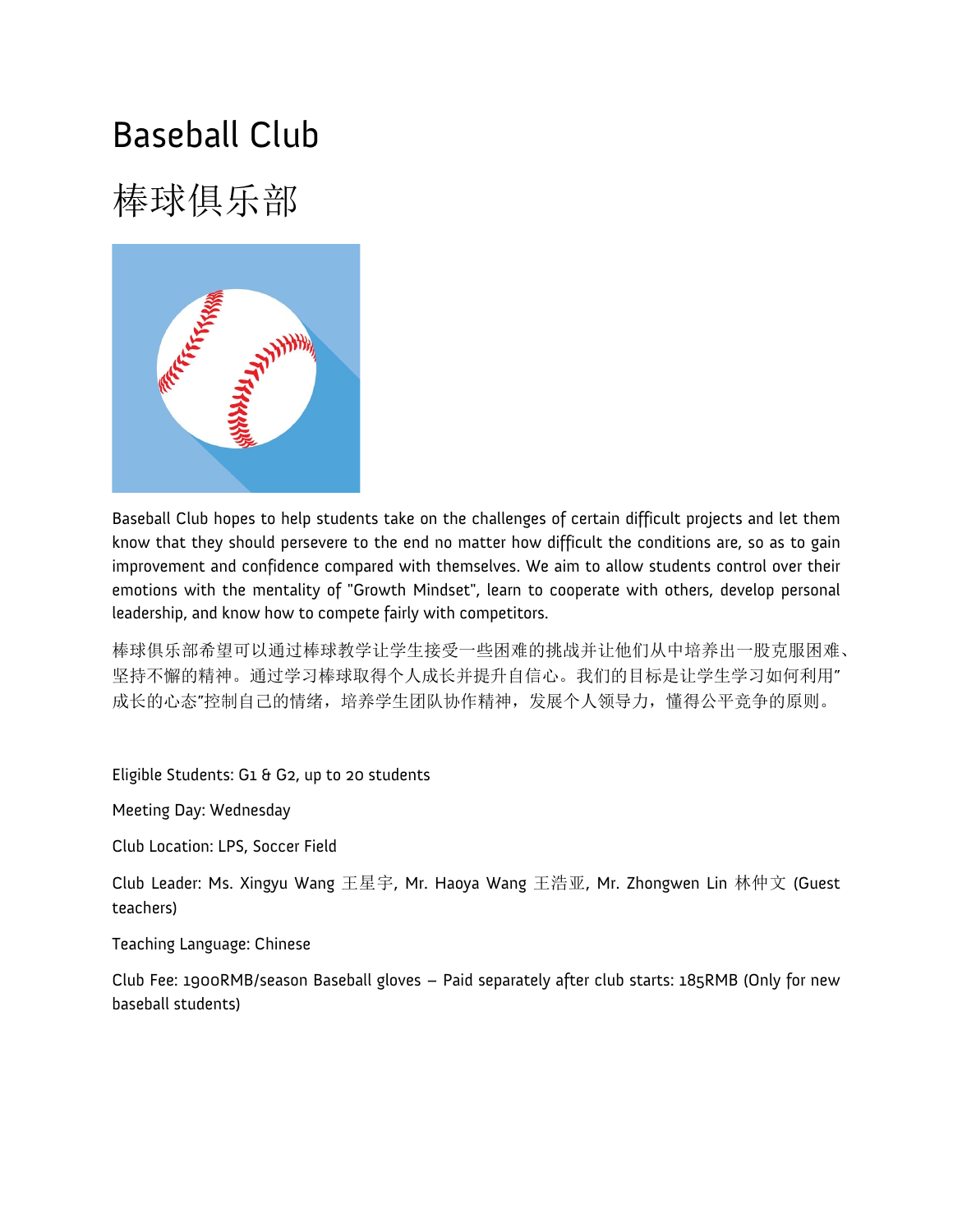# STEAM Engineering 创客工程师



STEAM is a popular word that is often mentioned, but some parents and children may not fully understand what it means. STEM stands for science, technology, engineering and mathematics. When we talk about STEM skills, we're talking about the personal skills needed for science, math and engineering, and the skills needed to use technology effectively. This course allows children to think outside the box, find solutions to problems through experiment, trial and error, and put into practice many of the skills they gain as they grow up .Here, you can use your imagination and creativity, work together, and complete your work in multiple trials. The key to your activities and experiences is the ability to think, discover, implement, think again, discover again, and solve again.

STEAM 是一个经常被提及的流行词汇,但是一些父母和孩子可能并不完全理解它的意思。STEAM 是科学、技术、工程、艺术和数学的缩写。创客工程课让孩子们有机会追随自己的激情,持续追 问"为什么?""寻找答案,亲自设计、绘制、建造创造、解决问题、最重要的是……孩子们会玩得开 心。 本课程鼓励创新、解决问题和合作。它让孩子们跳出思维定形的框框,通过实验、尝试和错 误找到问题的解决方案,同时把他们在成长过程中获得的许多技能付诸实践。最重要的是,孩子 们能确保专注于"做"。选择一个可以让孩子们自己参与活动的班级。经常会有团队合作,孩子们 成对或小组合作。这允许孩子们发展交流技巧,轮流,结交新朋友,学会妥协和分享想法。确保 活动的设计是有趣和吸引人的。无论你的孩子参加什么类型的课外活动,他们都应该对他们所学 到的充满热情地离开课堂! 孩子需要探索和发现。这是创新的过程;在失败中寻找答案。"科学家总 是失败;我们只是用不同的方式进行记录。我们称之为'数据'。(艾妮萨•拉米雷斯美国材料科学家 和科学传播者)

Eligible Students: G1, G2, up to 20 students

Meeting Day: Wednesday

Club Location: LPS, TBD Classroom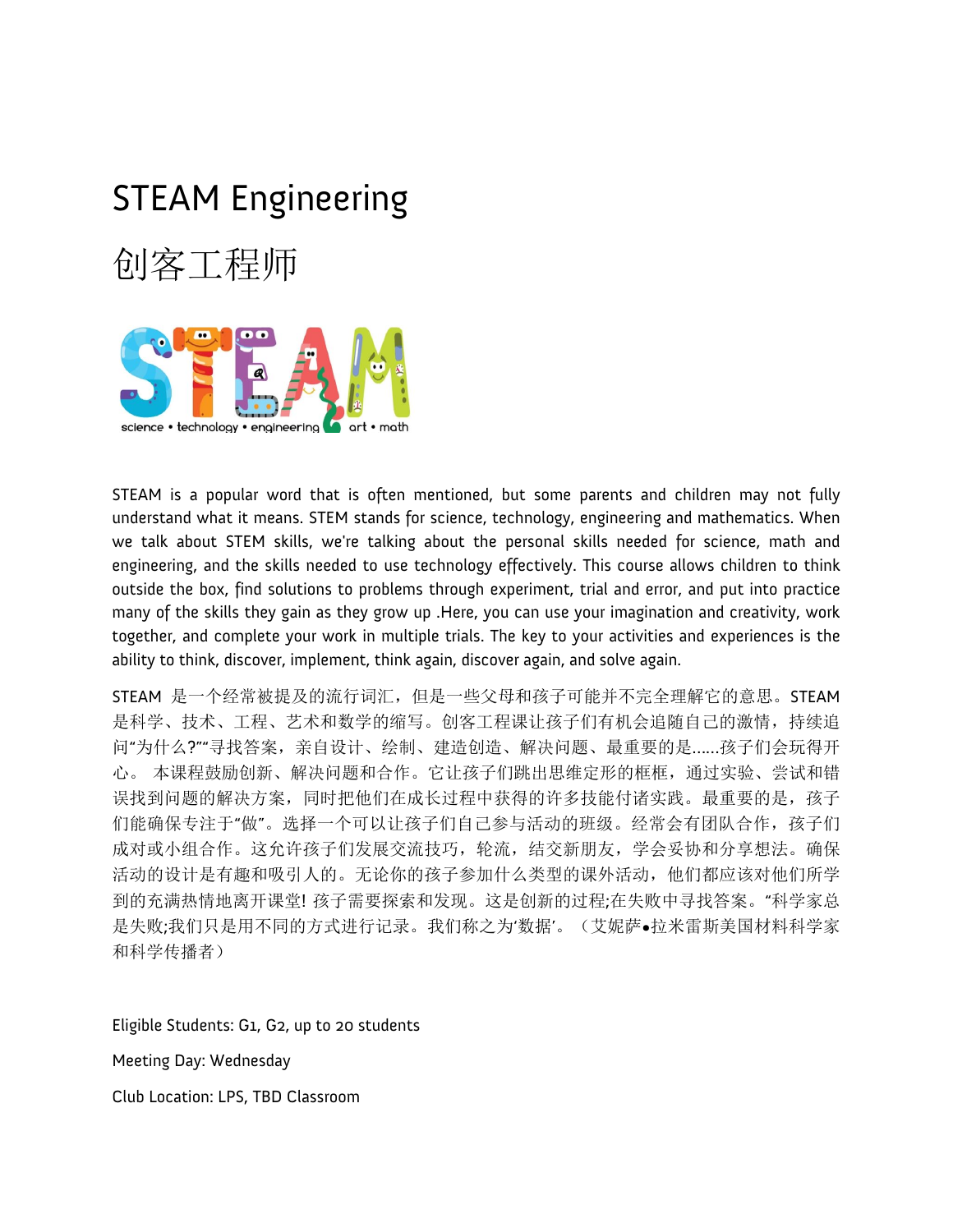Club Leader: Ms. Zhao Min 赵敏(Guest Teacher) Teaching Language: Chinese Club Fee: 2170 RMB/season

#### Costume Arts Designing





Fashion Design Series-Cocktail Dress. You are the next star in fashion industry. Redesign your dull sweater; give your simple t-shirt a makeover; make your old jeans one of a kind again by giving it a creative touch. In the world of fashion, nothing is impossible. Make a mini princes dress. Design a new collection for your precious doll. Make your own costume and rock the party. We will make it work!

服装设计是一门有趣的学科,因为它注入了市场营销、创意和个性。就像艺术一样,每一件作品 和每一条线条都是不同的,都从不同的灵感点中汲取灵感。时尚也可以通过每天穿的衣服来观察, 让它永远出现在我们的生活中。这使得它成为一个可以被孩子们从小学习的主题。 创意时装设计 向时尚界进军, 你也许就是下一颗耀眼的新星。发挥你的想象力, 让创意飞扬, 简单的 T 恤, 牛 仔可以在你的巧手下变得时尚而独一无二。为心爱的娃娃设计裙子,为自己制作派对礼服!只要 你敢想,一切皆有可能。

Eligible Students: G1, G2, up to 20 students

Meeting Day: Monday

Club Location: LPS, TBD Classroom

Club Leader: Ms. Vivian Liu 刘春兰(Guest Teacher)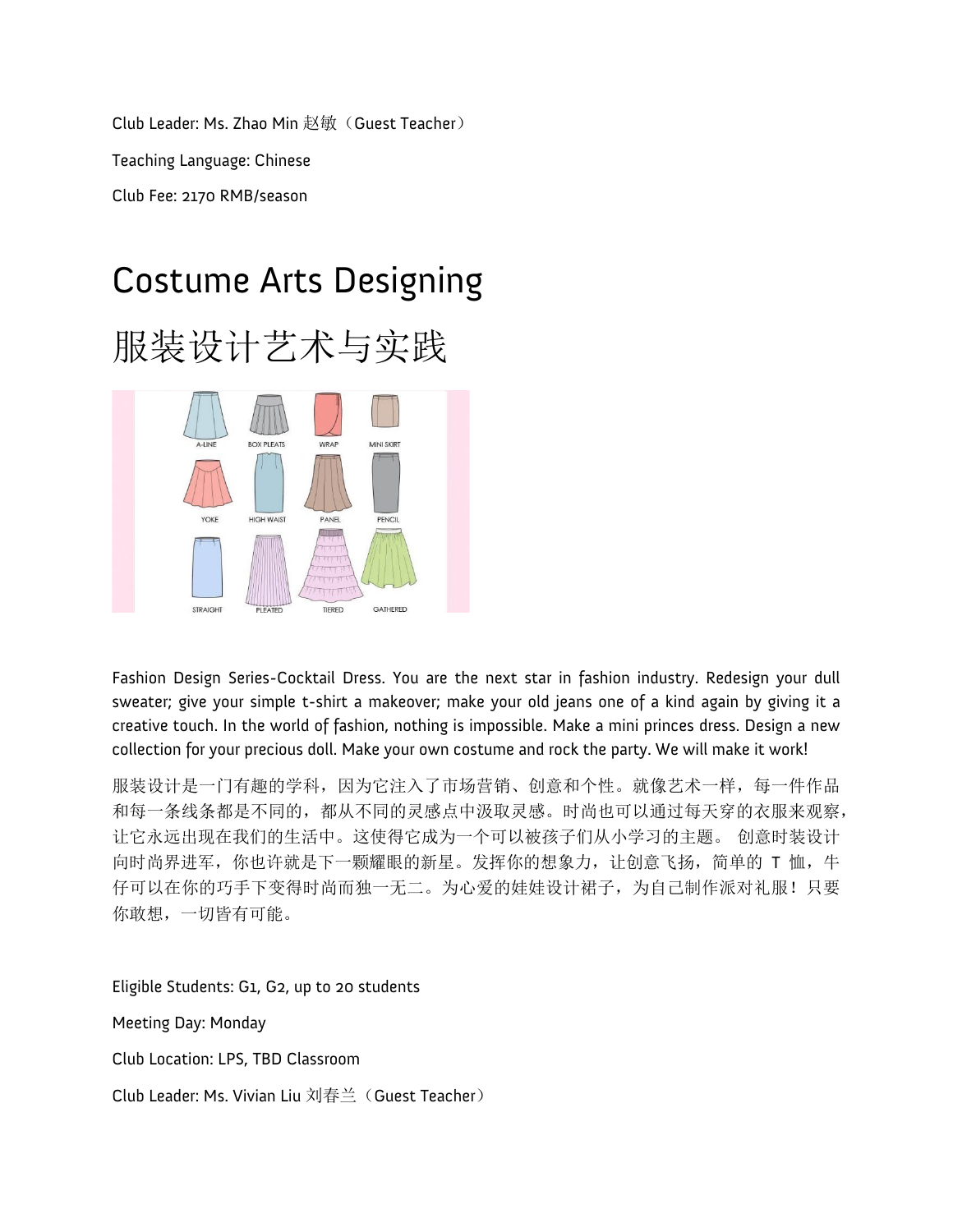Teaching Language: Chinese and English Club Fee: 2170 RMB/season

## Children Oil Painting

## 儿童油画



Children excitedly prepare to draw their ideas, they often encounter a problem: how to draw it? In our curriculum, we use these three skills to help children solve problem: Observe— Learn the method of observation, practice extracting basic shapes from complex shapes, so that graffiti and painting can be connected professionally; Shape - modeling and painting skills training . Targeted training on children's developmental characteristics, covering modeling, space, color and other aspects; Sense -- the guidance of mental cognition and creativity. Children learn to build a healthy mindset of positive communication with themselves and empathy with others. The course focuses on the observation and drawing of natural objects, to discover the "beauty" in nature, so as to stimulate children's interest. In the process of growing up, children accumulate the experience of artistic creation, which promotes the coordinated development of their mental and physical intelligence in the future.

当孩子们兴高采烈地,准备把情绪或想象跃然于画布时,往往会遇到一个难题:怎么画? 我们的 课程中,三种技能的学习,可以解决孩子的问题:看——观察力。学会看的方法,提炼复杂形状 的造型训练,让涂鸦与绘画专业衔接;形——造型和技法训练。对孩子的发育特点,进行有针对 性训练,包括造型,空间,色彩等能力培养;感——心理认知和创造力的引导。 通过绘画学习,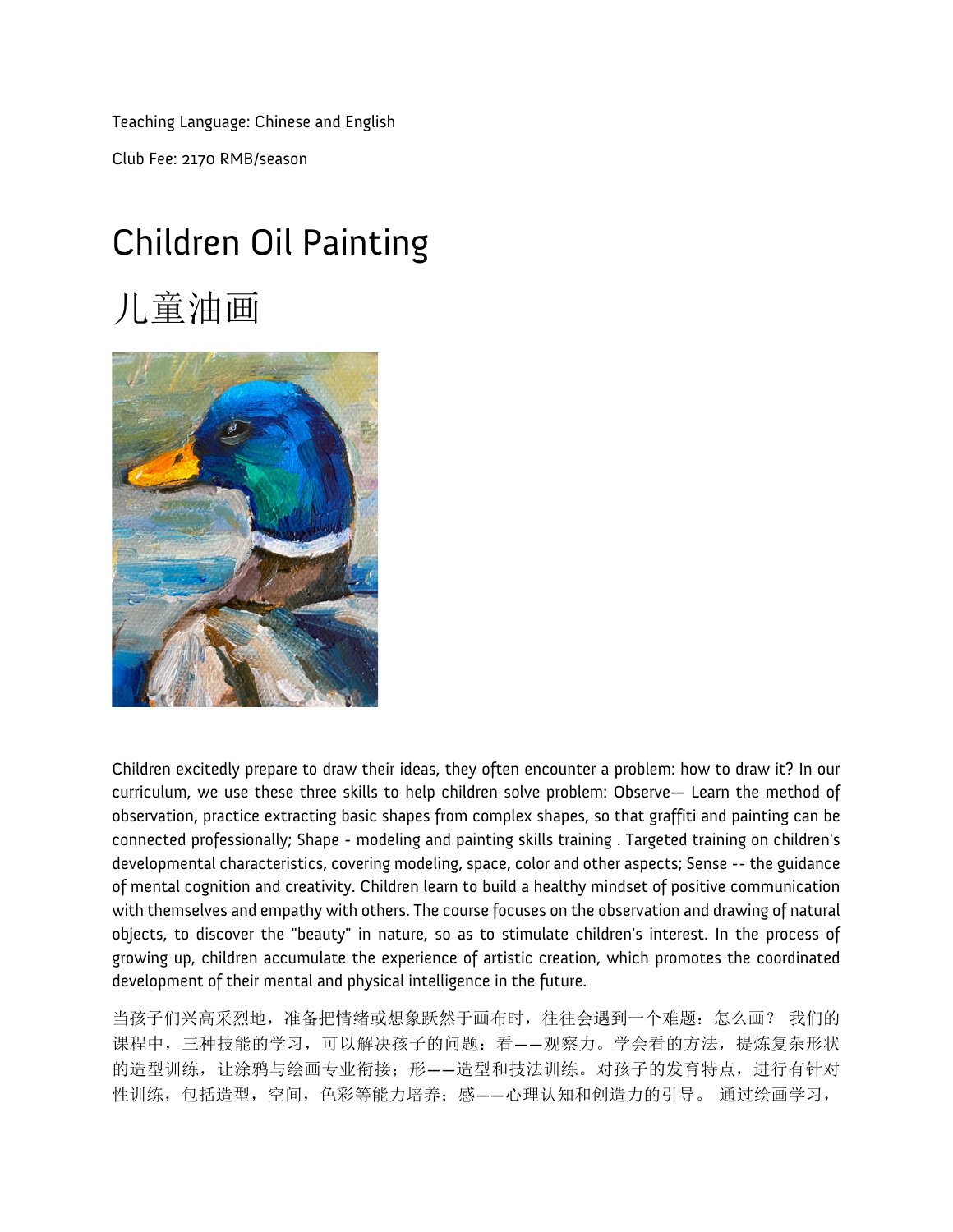建立积极与自己沟通,且与他人的共情的健康心态。教程着重对自然实物观察和绘制,发现自然 中的"美感",激发孩子兴趣。帮助孩子在迈向成熟的过程中,积累艺术创作的经验,促进孩子未 来身心、智能的健全发展。

Eligible Students: G1, G2, up to 20 students Meeting Day: Monday Club Location: LPS, TBD Classroom Club Leader: Mr. Chang Shou zhu 常守柱(Guest Teacher) Teaching Language: Chinese Club Fee: 2170 RMB/season

#### Aeromodelling—Control Power

# 航模制作与飞行



Flying is the most beautiful fantasy of all children. To explore sky and universal, is derived from the original scientific dream of human beings. Kids always do have a curiosity of knowing how does a plane actually fly? Aeromodelling is the platform where they can get all their questions solved. Our class teaches children the basic theories of model engineering. This will help them in their future career choices and give back to them for life. It's a very noble hobby. Pursuing this hobby will allow you to be creative in choosing an aviation career such as aeronautical engineer, flight engineer or aircraft maintenance engineer. Aeronautical modeling teaches basic aerodynamics, flight principles, weight and balance, external and internal parts of an aircraf and its engines. Aeromodelling is one of the world's finest hobbies and an art of making various types of aircraft models which can actually fly.